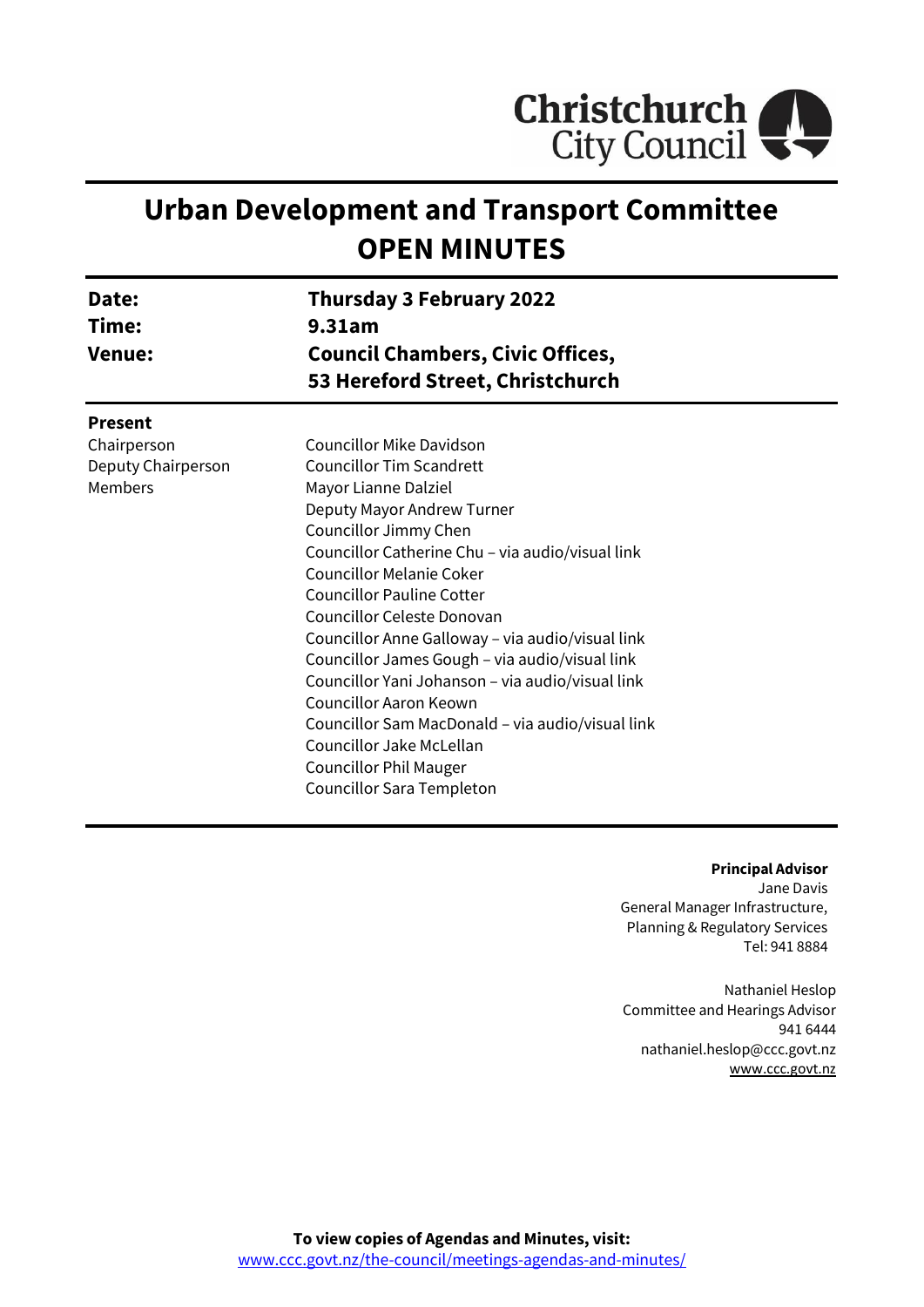

**Part A Matters Requiring a Council Decision**

- **Part B Reports for Information**
- **Part C Decisions Under Delegation**

**Karakia Tīmatanga**: Given by Councillor Templeton.

The agenda was dealt with in the following order.

# **1. Apologies Ngā Whakapāha**

## **Part C Committee Resolved UDATC/2022/00001**

That the apologies received from the Mayor for early departure and Councillors Chu and Gough for lateness be accepted.

Councillor Cotter/Councillor Davidson **Carried**

# **2. Declarations of Interest Ngā Whakapuaki Aronga**

#### **Part B**

Councillor Johanson declared an interest in Item 9. Councillor Templeton declared an interest in staff recommendation 1f of Item 9.

# **3. Confirmation of Previous Minutes Te Whakaāe o te hui o mua**

# **Part C**

## **Committee Resolved UDATC/2022/00002**

That the minutes of the Urban Development and Transport Committee meeting held on Thursday, 2 December 2021 be confirmed.

Councillor McLellan/Councillor Templeton **Carried**

# **4. Public Forum Te Huinga Whānui**

#### **Part B**

There were no public forum presentations.

# **5. Deputations by Appointment Ngā Huinga Whakaritenga**

#### **Part B**

There were no deputations by appointment.

# **6. Presentation of Petitions Ngā Pākikitanga**

#### **Part B**

There was no presentation of petitions.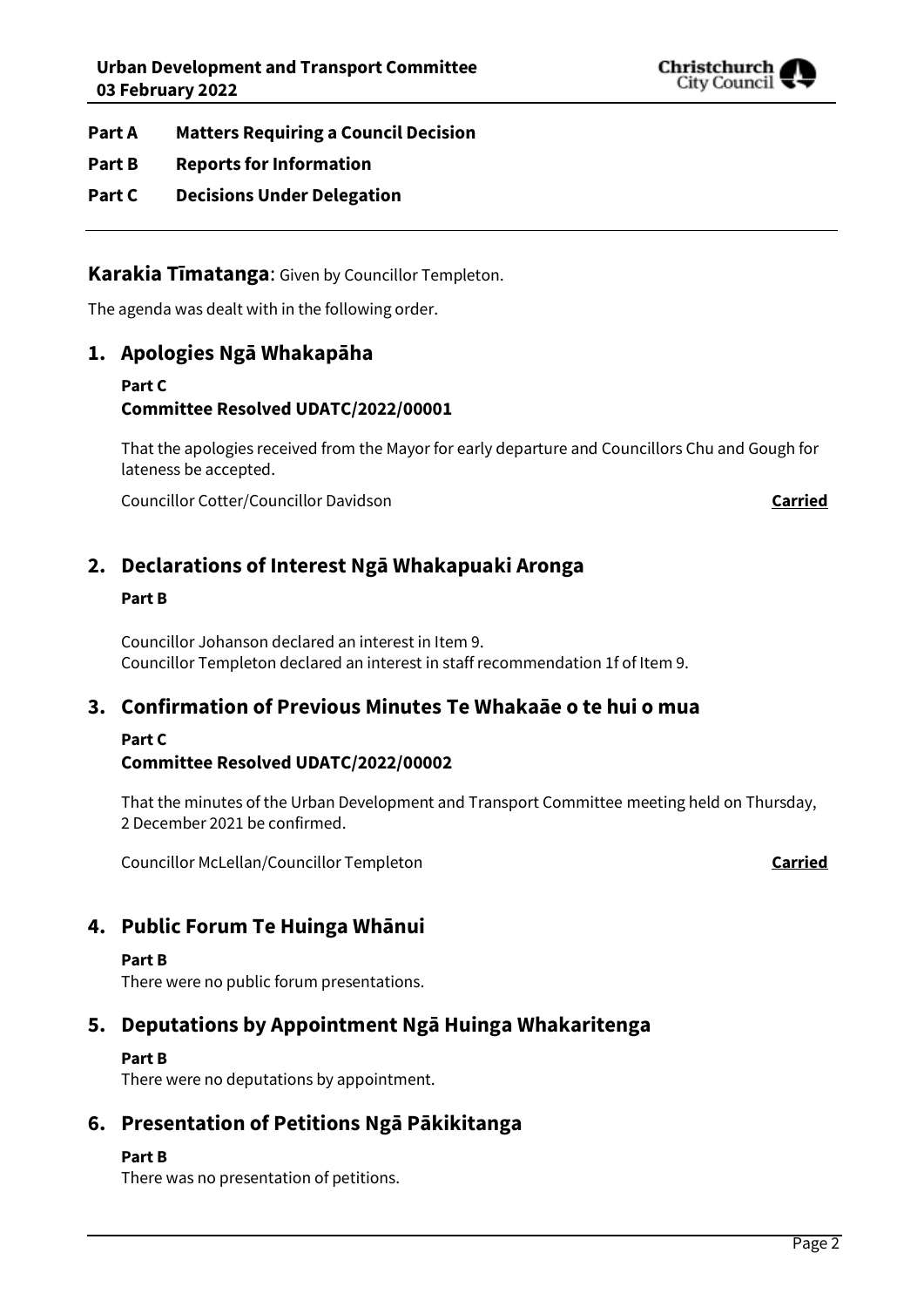

# **7. Central City Parking Restrictions Subcommittee Minutes - 2 December 2021**

### **Committee Resolved Officer Recommendation without change UDATC/2022/00003**

That the Urban Development and Transport Committee receives the Minutes from the Central City Parking Restrictions Subcommittee meeting held 2 December 2021.

Councillor Davidson/Councillor McLellan **Carried**

Mayor Dalziel joined the meeting at 9.35am during consideration of Item 8. Councillor Gough joined the meeting via audio/visual at 9.38am during consideration of Item 8.

# **8. National Policy Statement on Urban Development (NPS-UD) - 2022 Work Programme**

**Committee Resolved Officer Recommendation without change UDATC/2022/00004**

#### **Part C**

That the Urban Development and Transport Committee:

 $1.$ Endorses the work programme and proposed timeline to give effect to the National Policy Statement on Urban Development (NPS-UD) by the 20 August 2022 deadline.

Councillor Templeton/Councillor Scandrett **Carried**

# **9. Hearings Panel report on the Te Ara O-Rakipaoa Nor'west Arc Cycleway - Section 3**

## **Committee Resolved Officer Recommendation without change UDATC/2022/00005**

#### **Part C**

That the Urban Development and Transport Committee:

 $1.$ Approves the revised scheme design of the Major Cycleway Route Nor'West Arc Section 3, as detailed in Attachment A, including changes to the Wairakei Road/ Aorangi Road intersection, and including the following amendments:

#### **Section 1 – Ilam Road from University of Canterbury up to Jellie Park**

- a. That this section be a one-way cycleway (Option A).
- b. Request for staff to endeavour to retain the tree outside of the Ilam Medical centre or relocate it to another site.

#### **Section 2 – Shared path on Ilam Road from Jellie Park up to Aorangi Road**

c. Request for staff to investigate widening the shared path as much as possible without removing trees.

#### **Section 3 – Aorangi Road from Ilam Road up to Brookside Terrace**

d. That this section be a two-way cycleway (Option A).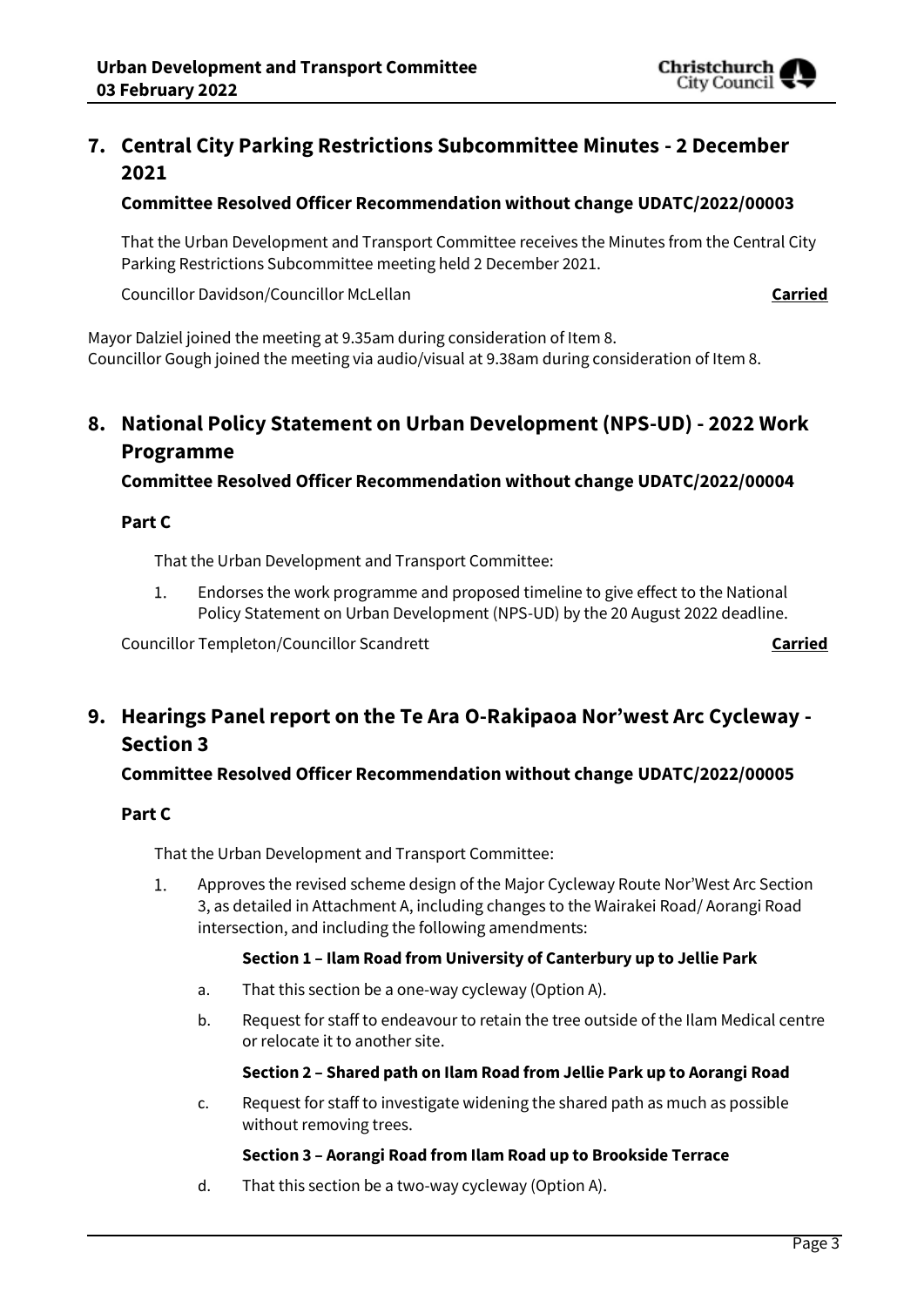

- e. Request for staff to investigate additional parking on the Aorangi Road corner by Clyde Road.
- f. **Section 4 – Two-way cycleway on Aorangi Road, Condell Avenue and Matsons Avenue from Brookside Terrace to Harewood Road**

#### **Wairakei/Aorangi Intersection safety improvement**

- g. Request for staff to work with the owner of 171 Wairakei Road in respect of the driveway to optimise safety for all users.
- h. Request for staff to design the appropriate connections from the Major Cycleway Route facility to the cycle lanes on Wairakei Road.
- i. Notes that staff will improve definition of parking spaces adjacent to the driveways of 188, 167a and 167b Wairakei Road.
- j. Request for staff to monitor the Wairakei/Ilam Road and Wairakei/Blighs Road intersections for changes in traffic patterns and safety concerns and report back to the relevant Community Boards.

#### **Other**

- k. Request for staff to monitor and report back on the impact of the completed cycleway on on-street parking to the relevant Community Boards. The report is to be presented between six and twelve months after construction completion.
- l. Request for staff to consult on P120 time restricted parking spaces on Tuirau Place and associated cul-de-sacs.
- m. Notes that staff will arrange an open-day prior to construction start where they will take residents through the proposed planting, trees, changes and construction implications.
- $2.$ Approves change of speed to 40km/h along the route and associated cul-de-sac streets.
	- a. Notes that this speed limit change will complement area-wide considerations for lower speed limits which will be consulted on separately by the relevant Community Board with the aim to implement concurrently.
- 3. Approves time restricted parking, as detailed in Attachment A.
- $4.$ Approves tree removal, as detailed in Attachment A.
	- a. Notes that two additional trees may need to be removed outside 171 Wairakei Road and 315 Clyde Road depending on the detailed design and consultation with affected parties.
	- b. Notes that there will be an overall increase of trees along the route.
- Notes that the detailed traffic resolutions required for the implementation of the project 5. are brought back to the Committee for approval at the end of the detailed design phase, prior to the beginning of construction.

#### Councillor Coker/Councillor Cotter]

*The division was declared carried by 11 votes to 4 votes the voting being as follows:*

*For: Councillor Davidson, Councillor Scandrett, Mayor Dalziel, Deputy Mayor Turner, Councillor Chen, Councillor Coker, Councillor Cotter, Councillor Donovan, Councillor Galloway, Councillor McLellan and Councillor Templeton*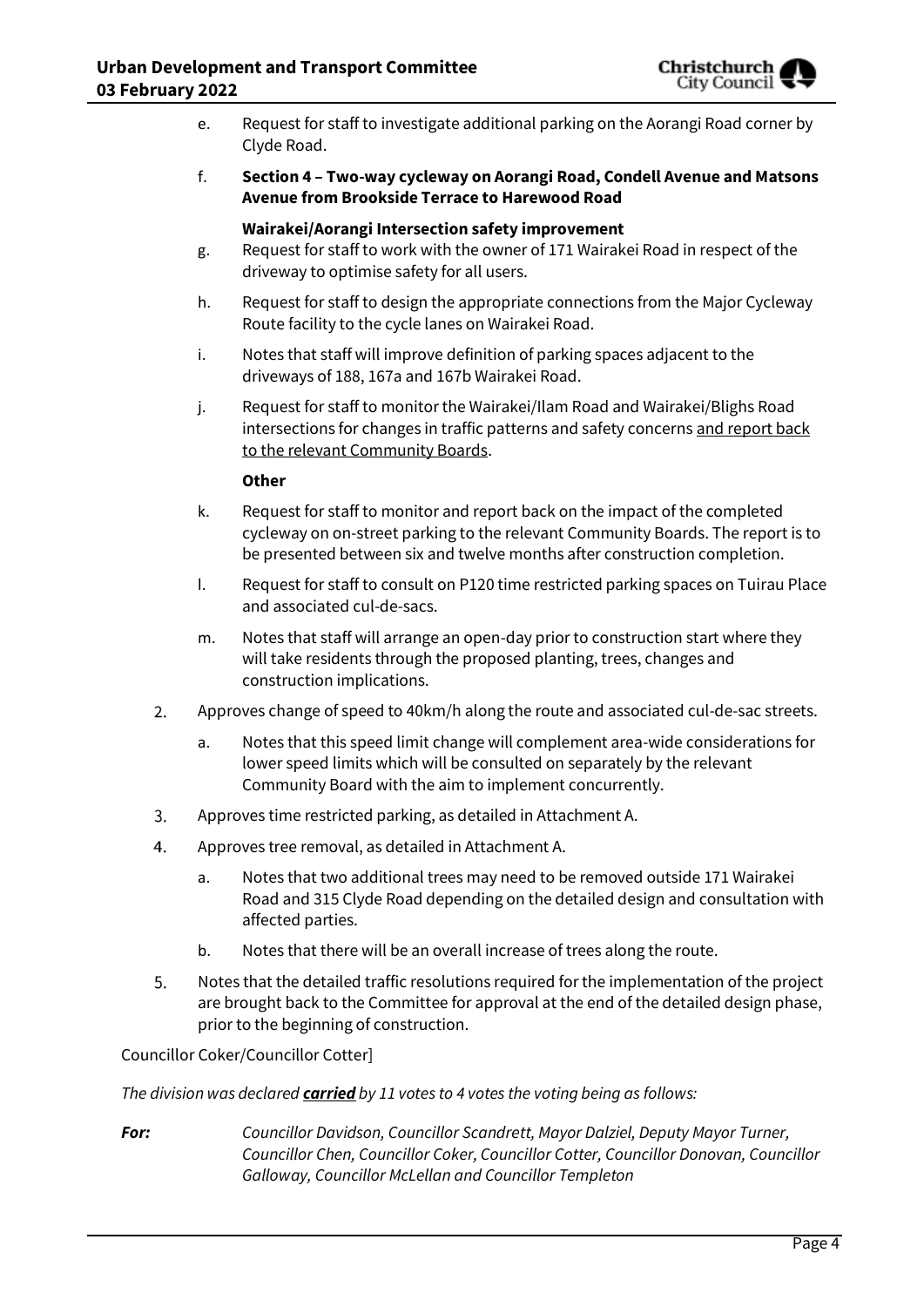Christchurcl City Counci

*Against: Councillor Gough, Councillor Keown, Councillor MacDonald and Councillor Mauger*  **Carried**

Councillor Templeton declared an interest and took no part in the discussion or vote on recommendation 1f in Item 9.

Councillor Johanson declared an interest and took no part in the discussion or vote on Item 9.

Councillor Scandrett assumed the Chair for consideration of Items 10 to 12.

# **10. Regulatory Services - Building Consenting Unit Report - October, November and December 2021**

# **Committee Resolved Officer Recommendation without change UDATC/2022/00006**

## **Part C**

That the Urban Development and Transport Committee:

1. Receive the information in the Regulatory Services Building Consenting Update Report – October – December 2021.

Councillor Templeton/Councillor Chen **Carried**

Councillor Gough left the meeting at 11.04am during consideration of Item 11 and did not return.

# **11. Regulatory Compliance Unit update**

# **Committee Resolved Officer Recommendation without change UDATC/2022/00007**

## **Part C**

That the Urban Development and Transport Committee:

1. Receive the information in the Regulatory Compliance Unit Update Report

Councillor Scandrett/Councillor Cotter **Carried**

# **12. Planning and Consents Report - October to December 2021 Committee Resolved Officer Recommendation without change UDATC/2022/00008**

## **Part C**

That the Urban Development and Transport Committee:

 $1.$ Receive the information in the Planning and Consents Report – October to December 2021.

Councillor Templeton/Councillor Davidson **Carried**